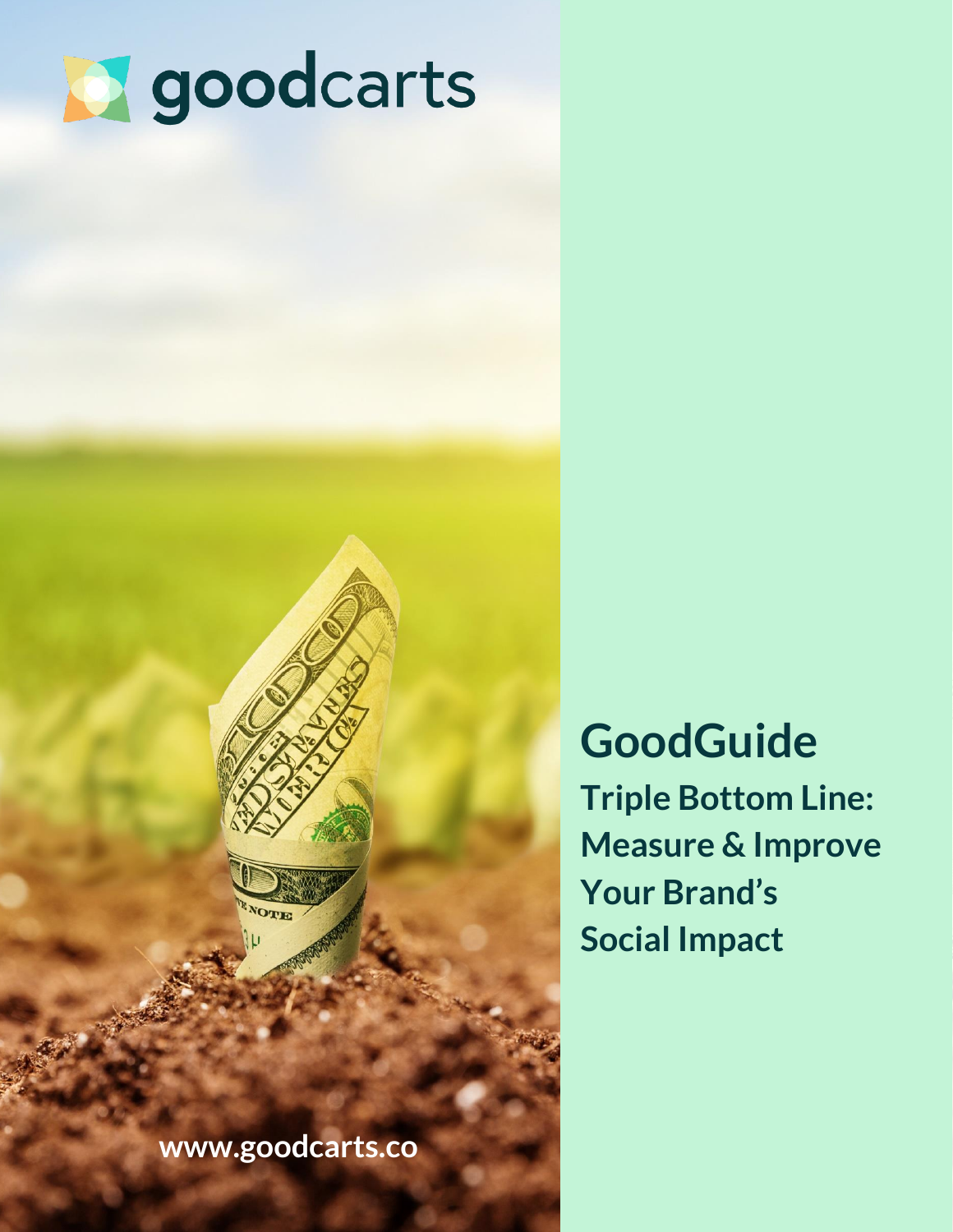# **GoodGuide: The Triple Bottom Line – Measure & Improve Your Brand's Social Impact**

*People, planet, profit — how does your brand measure up across the board?*

## Introduction

As the founder of any retail business will tell you, success comes down to that all-important bottom line. But when you're a social enterprise with aspirations that go beyond simply turning a profit, your goals are far more nuanced. Enter "the triple bottom line".

What is the triple bottom line? Simply put, it's your brand paying close attention to the impact it's making at three crucial levels:

- People
- Planet
- Profit

Retailers in the ethical commerce space are aiming higher and achieving more. As a result, there's more to measure. We must hold ourselves accountable to all three areas if our businesses are going to thrive and make a tangible impact, leaving the world a better place than we found it.

Why is it important to keep track of progress across this triple bottom line? The world needs more brands doing good, and people are waking up to this fact. There's a huge rise in demand for impact-led brands, and as ecommerce booms, there's a real need for more ethical, environmentally responsible online retailers.

It also makes good business sense. As a result of the pandemic, the ecommerce industry has [accelerated forward by an estimated five years](https://techcrunch.com/2020/08/24/covid-19-pandemic-accelerated-shift-to-e-commerce-by-5-years-new-report-says/). Customers' expectations have also shifted — today there's increasingly strong interest in supporting brands that align with personal values. A younger "Generation Impact" is rising up, with money to spend on the brands that align with its beliefs and interests.

[Cause-led marketing campaigns](https://www.forbes.com/sites/forbescommunicationscouncil/2020/03/31/why-cause-marketing-matters-more-now-than-ever-before/) are known to be highly effective. Putting your brand at the crest of this wave of ambitious altruism positions you at the heart of the zeitgeist. If you are reading this, chances are you want to do more than just ride that wave for profit – you care about impact too!

When setting any business goals, it's important to ensure that we're correctly measuring our impact, and the progression we see as a result. This GoodGuide will bring you a deep dive into each strand of the triple bottom line, the companies doing it well, and the tech can that help your brand.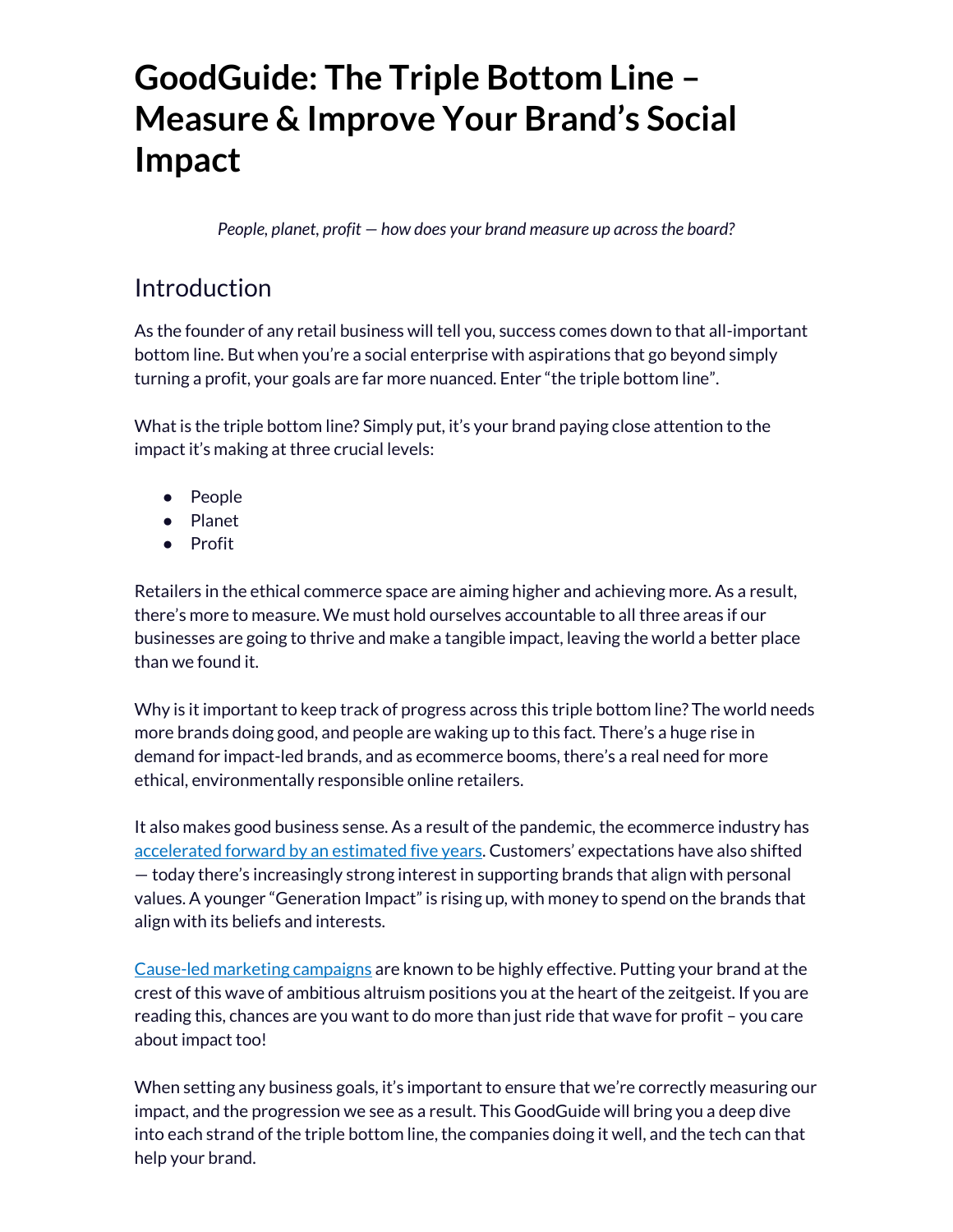Read on to gain a clear understanding of what your brand could be doing to achieve success across the triple bottom line, as well as how to measure and keep making progress.

# 1. Positive Impact on People

The way your brand affects people and communities should form the bedrock of any impactled operation.

Without the solid foundation of truly ethical practices supporting the people your brand touches, any other attempt at implementing "for good" principles will fall flat.

People are the heart of your business and brand — and this section will help you stay accountable to this principle.

#### What Does Impact Here Look Like?

There are a few different ways that brands can address their human impact:

#### *The People Involved in the Sourcing Process*

Brands looking to make a real difference to the people they impact should start at the very beginning of th[e supply chain.](https://www.anthesisgroup.com/how-to-improve-the-sustainability-of-supply-chains/) With less ethical brands, this is where the imbalance of power, coupled with a desire to cut costs and boost profits, can have a terrible human impact.

Doing the right thing for the people sourcing the materials that will go on to make up your products is crucial. From fair wages to safe working conditions and the reassurance that work will be steady and ongoing, there's a lot you can do to ensure you're building your brand on ethical foundations.

Even as a brand that doesn't manufacture your own products, you can still hold high standards for the suppliers that you choose to work with, and make sure your supply chain is fully equitable.

#### *The Direct Employees Involved in the Manufacturing and Retail Process*

Progressive business practices in the next stages of manufacturing and retail are also important. How you treat the staff who create, package, ship and promote your products matters, and customers are taking an increasing interest in brands' actions here.

Certain verticals, such as apparel, are finding (after many years of dubious practice) that they are now coming under more scrutiny in this area of their business. Again, fair pay, good working conditions and transparency will go a long way.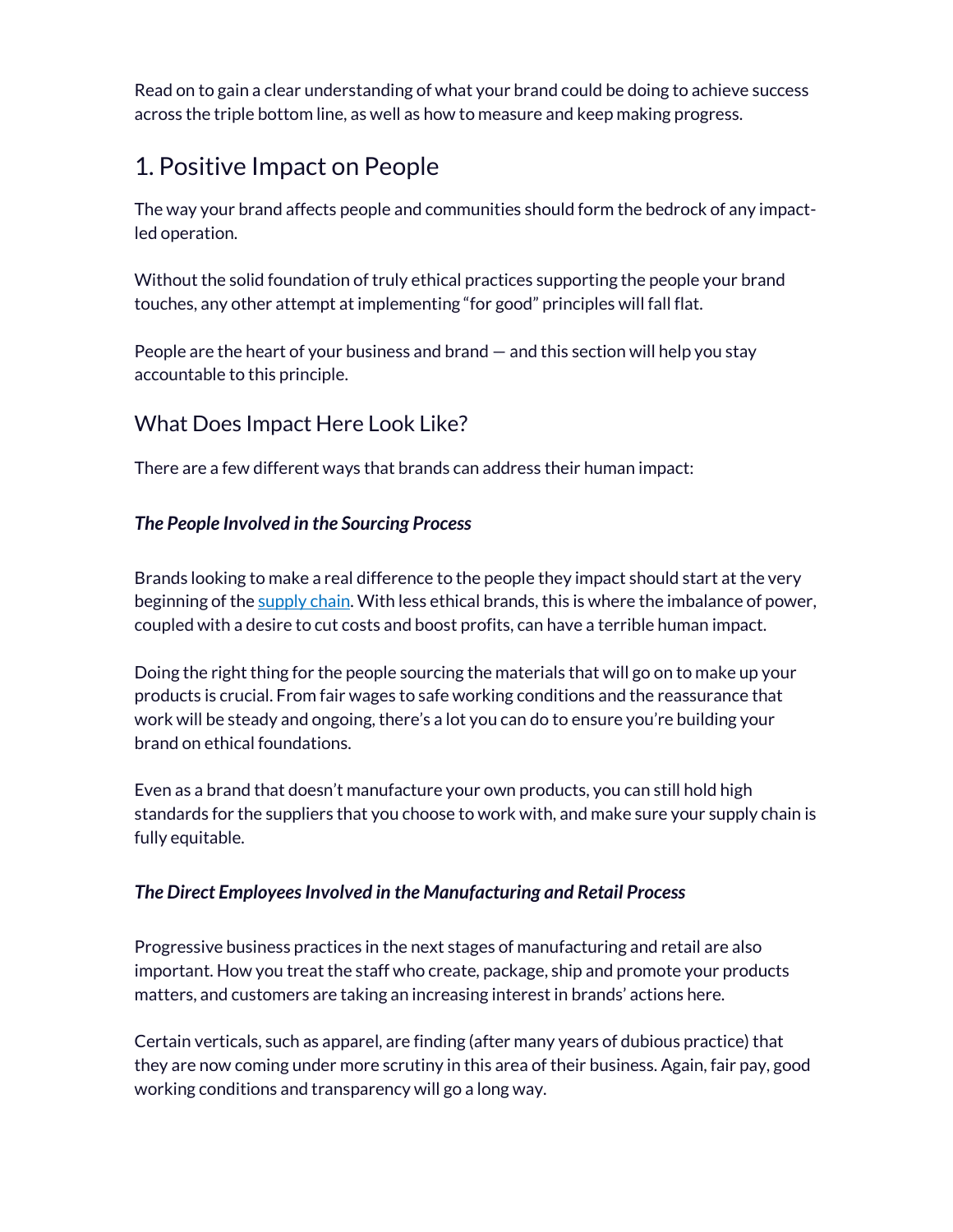#### *The People or Groups Who Benefit From the Brand's Profits*

Finally, consider the people who could be benefiting from your businesses as the result of a well-thought-through corporate social responsibility policy. This could be the local community or more general nonprofits with which your brand has a particular affinity. Whether you commit a percentage of total profits or a portion of each sale, regular donation in line with your success is a great standard to set.

#### Some of the Brands Making Waves

With greater emphasis placed on brands' supply chains and employment practices, in recent years it has been gratifying to see many companies upping their game.

It's important to keep some perspective when incorporating this kind of commitment into your retail operation. Some brands have had a charitable approach from the start of their operation, creating a compelling origin story, and building their success upon it. But it's vital that brands don't "rest on their laurels" as a result. Donations should do more than pay lip service to charitable causes.

[TOMS](https://www.toms.com/), as an example, rapidly became synonymous with their "Give one / Get one" model. It's a very compelling and simple offer. Perhaps a little too simple. [Independent research](http://www.acrosstwoworlds.net/the-impact-of-toms-shoes-on-kids/) suggested that the impact of providing disadvantaged children with shoes had little bearing on the day-to-day difficulties they faced. They played outside more often, but school attendance wasn't affected.

As a result, TOMS have pulled up their socks. They've updated and evolved the original [model a](https://www.fastcompany.com/90344987/toms-made-buy-one-give-one-famous-now-its-updating-the-model)nd appear to have taken the realization that impact needs to be monitored to be truly beneficial: *"As we continue to innovate, we hope that people follow as well. And I hope, collectively, that purpose-driven companies are always questioning, are we having the greatest impact possible?"*

Other brands with a great "joined up' approach to the people that their enterprise affects include Dr Bronner's, who run their operation according to six guiding "[Cosmic Principles](https://www.drbronner.com/about/)" which include treating employees like family, doing right by customers and fairness to suppliers.

[Tony's Chocolonely](https://tonyschocolonely.com/) are a relatively young brand enjoying huge popularity and support thanks to their inspiring messaging and squeaky-clean supply chain. Applying a healthy dose of Dutch directness, they don't shy away from the problematic elements of the confectionery industry an[d clearly outline their mission,](https://tonyschocolonely.com/uk/en/our-mission/tonys-impact) with total transparency to back up their efforts.

Finally, [PureVida](http://www.puravidabracelets.com/) are a great example of a large brand staying true to its origins, still engaging local artisans, but also [incorporating individual charities into unique product](https://www.puravidabracelets.com/collections/charity)  [offerings.](https://www.puravidabracelets.com/collections/charity) The header on their website shows a real-time donations counter, and they provide a dedicated page to ensure **total transparency of donations**.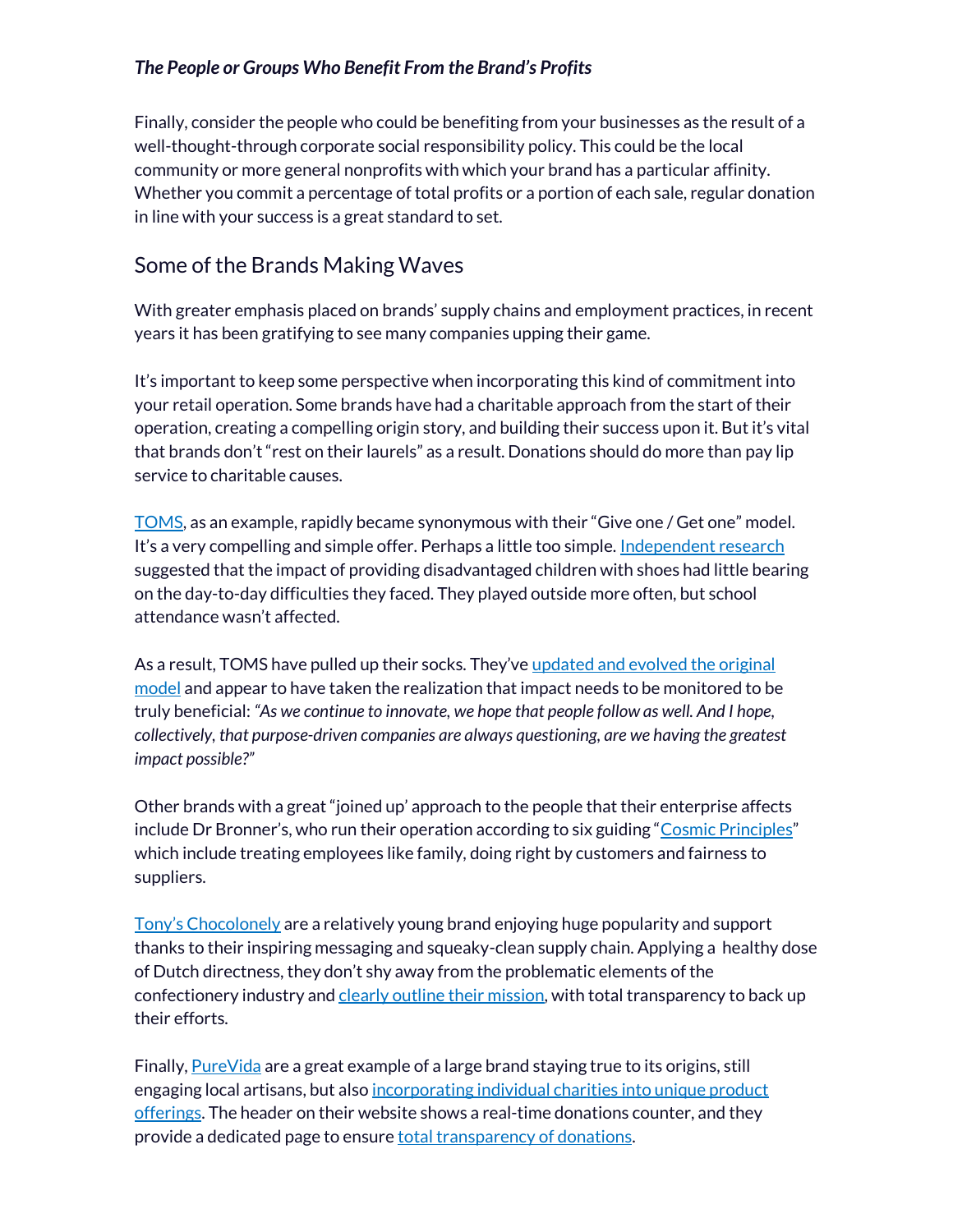#### What's the Key to Success?

Radical transparency when it comes to your employment and charitable practice is crucial as they say, "sunlight is the best disinfectant". Hold yourself to high standards and you'll never have anything to hide.

Take steps to empower your people: give your employees a voice and free rein to use it. Leverage tools such as Voice Sifter or similar, to explore how to enabl[e anonymous feedback](https://www.voicesifter.com/blog/4-effective-methods-to-obtaining-anonymous-feedback#:~:text=Anonymous%20feedback%20opens%20your%20door,resources%20and%20help%20where%20necessary.) from those involved at every level of your business.

Let your people tell you how you're doing in their own words — this is too important to second guess. Encourage them to tell their stories and lived experience of involvement with your business and incorporate this into the way your brand is presented.

Why is such radical transparency necessary? When brands present themselves as peoplecentric but are then perceived to be falling short, issues and accusations can quickly arise. [Everlane](https://www.everlane.com/) is an example of a brand which has always positioned itself as very fair in its treatment of staff, but even they have faced accusations of <u>union-busting</u>. Once a brand that presents itself as ethical comes under question, it's hard to put the [bad press g](https://www.curiouslyconscious.com/2019/05/is-everlane-ethical-fashion.html/)enie back in the bottle.

When it comes to leveraging tech for success here, ensure you're giving yourself plenty of room for maneuver. Look at apps like [Change Commerce b](https://apps.shopify.com/change-commerce?surface_detail=shoppinggives&surface_inter_position=1&surface_intra_position=1&surface_type=search)y ShoppingGives to give integrated donations with flexibility. Work with tech that enables you to offer the ability to give back in a variety of different ways (e.g. donate for discount, round up). Again, honesty and transparency are key so make sure all of your giving policies are clearly communicated at all times.

#### How can you measure the impact you're making here?

Wear your heart on your sleeve — or at the very least, your website! Investigate deploying some real-time trackers and dedicate clear sections of your ecommerce site to communicate the work you are doing[. Sales CountUp i](https://apps.shopify.com/sales-countup)s one example of an app that could give you this extended functionality.

Internally, set clear impact goals regarding the people your brand impacts. Do this annually, and keep yourself accountable to some tangible, measurable targets.

Regularly survey your staff and everyone involved within your supply chain. Again, for total honesty, you might like to keep this anonymous. SurveyMonkey is just one of the tools you can use to enable this  $-\frac{1}{\pi}$  [find some tips here.](https://www.surveymonkey.co.uk/curiosity/how-to-build-an-anonymous-survey/)

To make sure you're maintaining transparency and to keep a record of your progress over time, create and publish impact reports based on these surveys, the amount of donations processed and the success you've achieved in relation to the goals you set.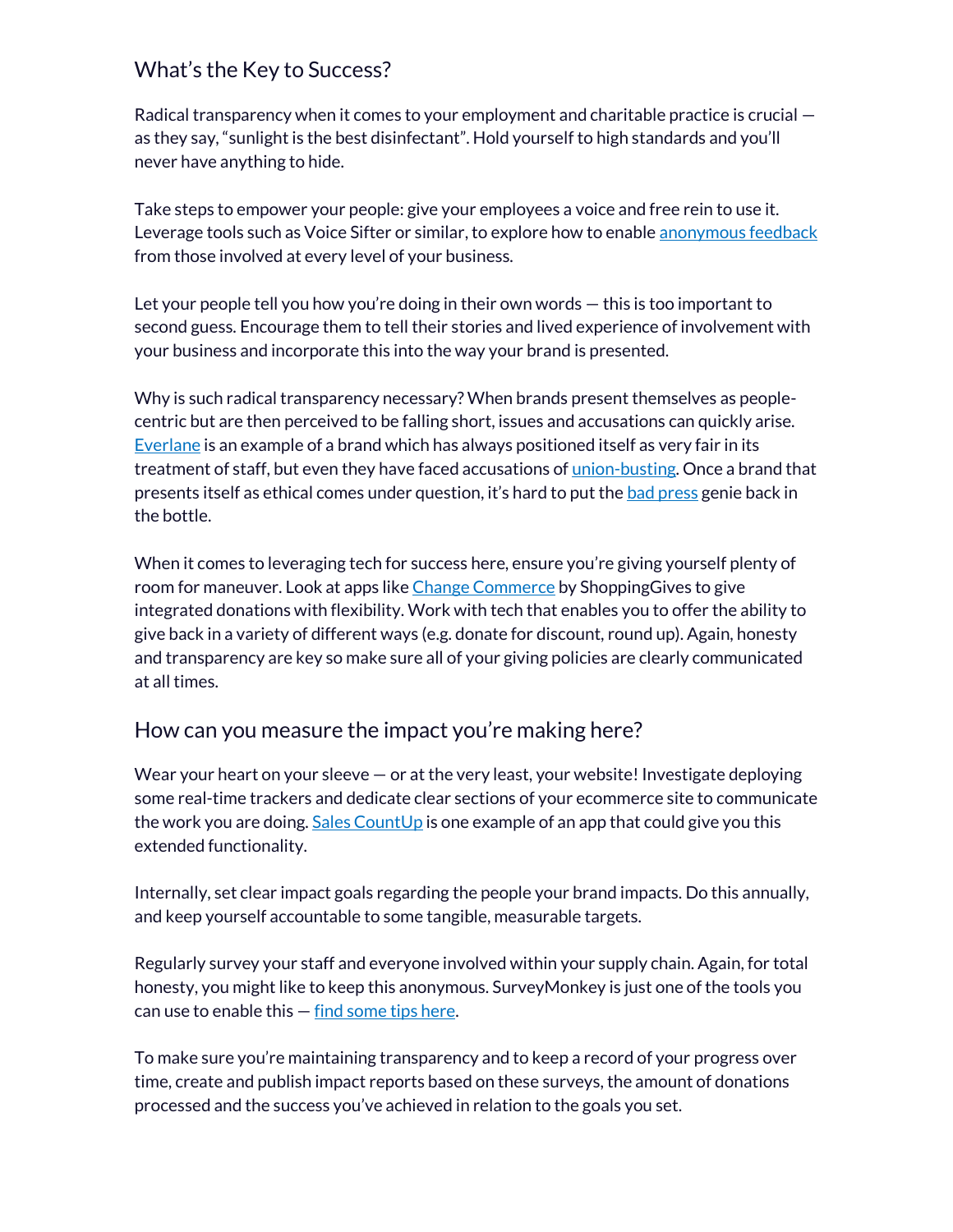Impact reports should focus on the human (as well as the numerical) side of your impact. Include quotes from your people, and don't rely on headline statistics alone. This is a real opportunity to showcase the true heart of your brand and show the people who bring it to life that you are truly invested in their wellbeing.

[Sudara](https://www.sudara.org/) are fighting against slavery and sex-trafficking by giving women the chance to gain job skills and a long-term career. Their <u>Impact Report</u> serves as a great example here, mixing employee opinion with hard statistics.

# 2. Positive Impact On Our Planet

The human impact of your brand is vitally important — but without a healthy planet, no businesses are going very far! As consumer spending patterns start to shift (thanks to the pandemic's socio[-economic impact\)](https://www.cnbc.com/2020/09/29/americans-have-changed-their-spending-habits-during-the-pandemic-heres-how.html) people are looking to ensure that the money they do spend is going to products that have the least impact on our fragile planet. SurveyMonkey recently found tha[t a third of the consumers they questioned would buy a product that's](https://www.surveymonkey.co.uk/curiosity/more-consumers-are-opening-their-wallets-for-eco-friendly-products/)  [better for the environment over another that's slightly cheaper.](https://www.surveymonkey.co.uk/curiosity/more-consumers-are-opening-their-wallets-for-eco-friendly-products/)

As more retailers shout about sustainability, being positioned as an "eco" brand becomes less of a differentiating factor. Many of the biggest names in retail are getting behind the sentiment and it's increasingly more of a baseline expectation than a unique selling point.

However, with this rise in popularity come accusations of greenwashing. To ensure you don't get slapped with this label, be sure to carefully measure and communicate your true impact.

#### What does impact here look like?

Ecommerce brands can address their environmental impact in a number of ways. To ensure you stand up to public scrutiny (again, avoiding greenwashing accusations!) pay attention to your impact across the board.

#### *The Sustainability of Your Products*

Without a truly sustainable product, your brand will always fall short of environmentally friendly expectations. Getting this piece of the equation into really robust, sustainable shape will mean your whole operation is built upon the very best foundations. When ensuring that your products live up to your eco aspirations, be sure to consider every element of their production.

From sourcing materials through to manufacture and transportation, by breaking your procurement process down into stages and optimizing each one for sustainability, you'll be sure to see the biggest, most balanced improvements.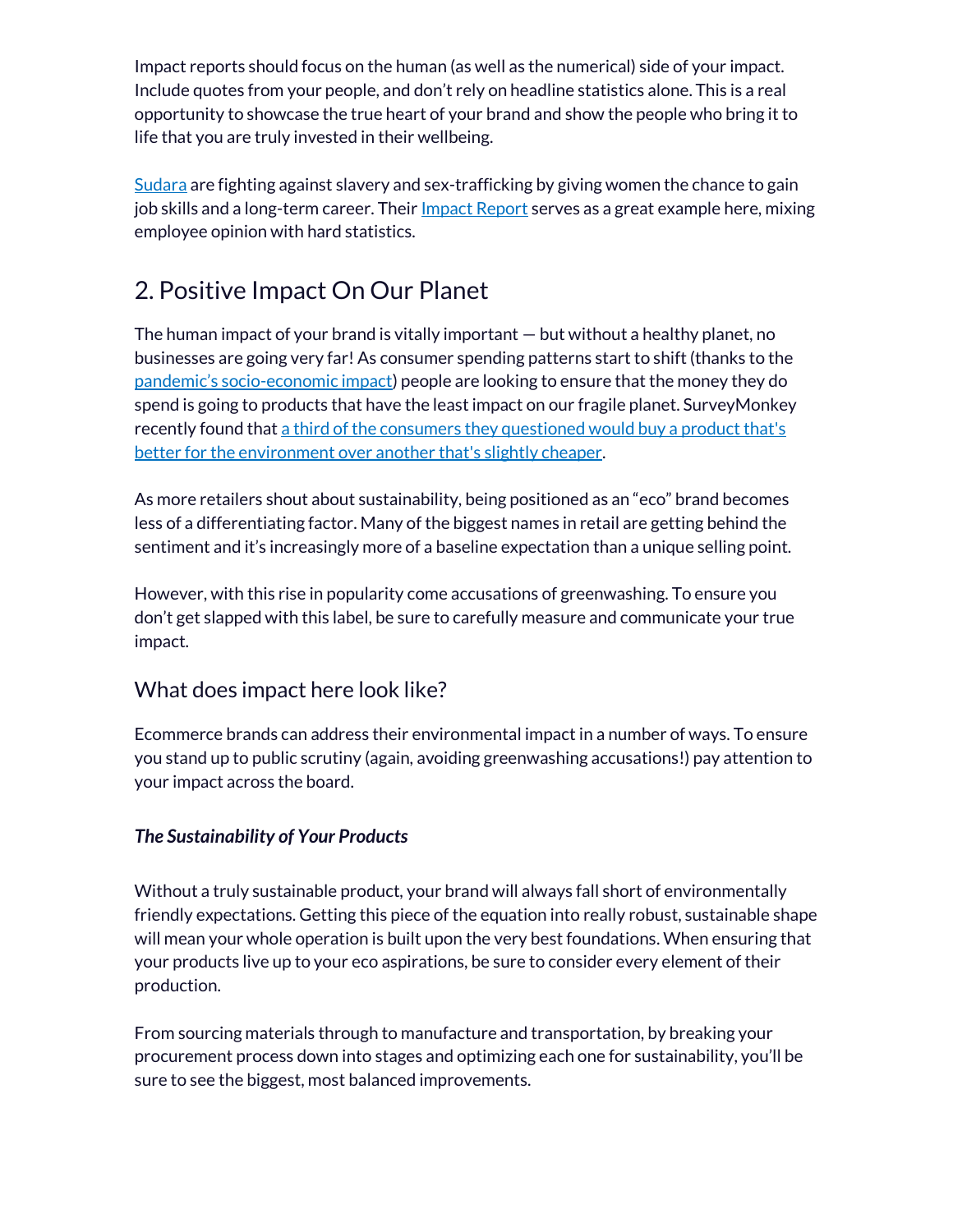#### *The Carbon Footprint of Your Digital Operations*

This is a commonly overlooked area in ecommerce — it takes a lot of power to maintain the data centers, transmission centers and devices that are all used to help make your sales!

While a website arguably consumes less energy than it would take to run a brick-and-mortar store, the cumulative effect of internet use is considerable. In a single year, the internet consumes more power than the whole of the United Kingdom.

Take a quick look at a carbon calculator [\(such as this one\)](https://www.websitecarbon.com/) to get a quick reality check on the emissions your store could be generating and take steps to actively reduce this. Reduction can be handled in two ways — offsetting and reducing the amount of power required through design and platform choices (Shopify, for example, [offer carbon-neutral hosting,](https://www.shopify.co.uk/about/environment) having decommissioned its data centers in favor of Google Cloud). For the best results, aim to do both!

#### *The Impact of Your Fulfillment Chain*

Finally, turn your attention to how your products make the final stage of their journey, from your fulfillment center to the eager hands of your waiting customers. Due to economies of scale, this last step can often prove the most wasteful.

Take a look at the way you package your items, and wherever possible look to use [repurposed or recycled material](https://goodcarts.co/sustainable-packaging-for-ethical-e-commerce-stores/?utm_source=Triple%20Bottom%20Line%20Guide%20Lead%20Magnet&utm_medium=PDF&utm_campaign=2021%20Guide&utm_content=Section%202)[s.](https://goodcarts.co/sustainable-packaging-for-ethical-e-commerce-stores/) At the very least, if using virgin packaging, make sure it's recyclable in its own right. This means no plastic tape or stickering as these can make it difficult for otherwise recyclable materials to be processed.

"Last mile" deliveries are often very problematic in terms of emissions, as they tend to necessitate lots of inner-city driving. Again, look for solutions to both minimize and offset. Shopify is helping make this ambition easier for merchants with the ne[w Shop app,](https://shop.app/) which helps calculate the most efficient local drop off routes, and offsets the delivery emissions associated with all purchases made via the app.

#### Some of the Brands Making Waves

[Patagonia](https://eu.patagonia.com/gb/en/activism/) is almost synonymous with sustainability by now. What's incredibly refreshing about their approach is the way that they're *honest* about their impact. They don't position themselves as perfect, but they're certainly always aiming to get better.

There's a very valuable lesson to be learned here — humility coupled with noble ambition is a killer combo. You only need look at their homepage to see the importance they place on their mission, with "Activism" given equal weighting to "Shop" in their main navigation bar. Their approach to sustainability is varied  $-$  in addition to membership of the Sustainable [Apparel Coalition,](http://apparelcoalition.org/) 100% organic cotton and the use of recycled materials in many of their garments, they offer "[Worn Wear](https://eu.patagonia.com/gb/en/wornwear/)", a service that helps extend the life of the clothing that they sell.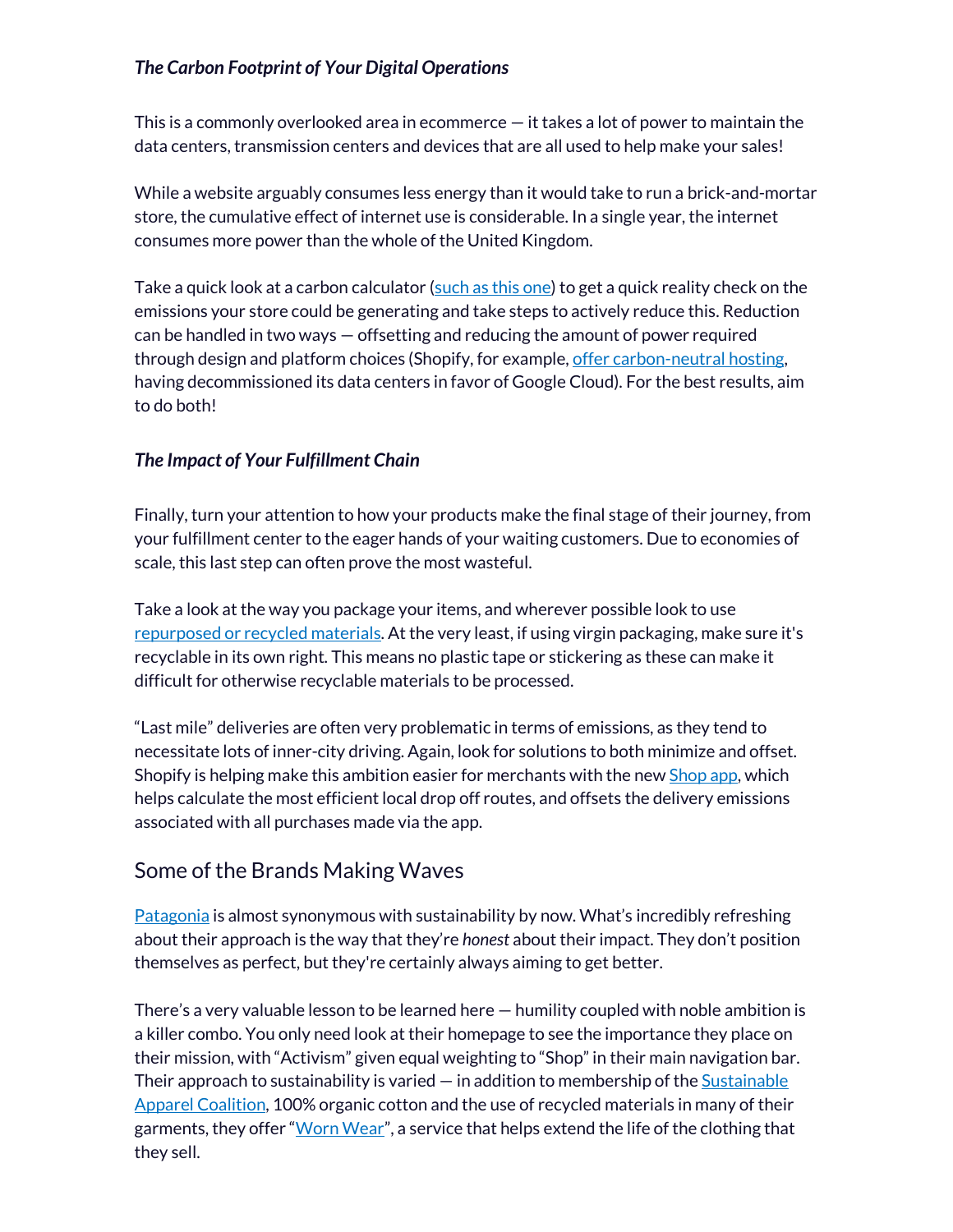Additionally, they have a great attitude to fast fashion and overconsumption. Famously, their ["Don't Buy This Jacket"](https://www.marketingweek.com/case-study-patagonias-dont-buy-this-jacket-campaign/) campaign rejected modern trends in consumerism and encouraged a more mindful approach to commerce.

Also interesting when it comes to improvements in the sustainable ecommerce space are the innovations we're seeing in packaging. [The Box](https://livingpackets.com/) is a great example of progress being made. Although not yet widely adopted, ethical retailers must keep abreast of these developments and support them where they see the potential to make a difference.

Finally, [Beyond Meat o](https://www.beyondmeat.com/)ffers a great example of a business willing to apply real science to the sustainability they profess to offer. Thi[s peer-reviewed study c](http://css.umich.edu/publication/beyond-meats-beyond-burger-life-cycle-assessment-detailed-comparison-between-plant-based)ommissioned to evaluate the impact of their meat-free alternative, in comparison to beef burgers, was unequivocal. Wherever appropriate or possible, independent analysis of your sustainability will add real weight to your claims and positioning within this area.

#### What's the Key to Success?

When it comes to your "Planet bottom line" it's important to apply a really joined-up approach. Think through the whole cycle of your operations and pinpoint environmental impact at each stage. Even your office space could be optimized for minimal impact switching to green energy options, operating a plant-based cafeteria etc.

By methodically working through the (many) areas of impact your business will have on our planet, you can mitigate and minimize at each and every step.

In terms of technology that can assist you in your quest towards a reduction of environmental impact, apps can really help at the front line. Carbon offsetting integrations are becoming a popular choice for brands that have reduced impact to an extent but are looking to do more. Similarly, apps that offer tree planting associated with purchases can provide a tangible and compelling element to your customer experience. You can learn more about a few great choices in both categories here in our [recent guide.](https://goodcarts.co/guides/?utm_source=Triple%20Bottom%20Line%20Guide%20Lead%20Magnet&utm_medium=PDF&utm_campaign=2021%20Guide&utm_content=Section%202)

One of the added benefits of working with apps like these is that most will give you a nice data set to dig into, with real-time stats that you can choose to make public with prominent displays across your store and beyond into your marketing.

### How Can You Measure the Impact You're Making Here?

Again, target-setting and reviews should be an integral part of your brand's yearly cadence. Wherever possible, try to bring in independent evaluation. Give people something concrete, independent, and trustworthy to show your impact (as with the earlier example of Beyond Meat).

Internally, set clear impact goals. Do this annually and give yourself a clear target to strive towards. Keep checking in periodically — if you're not moving closer to achieving the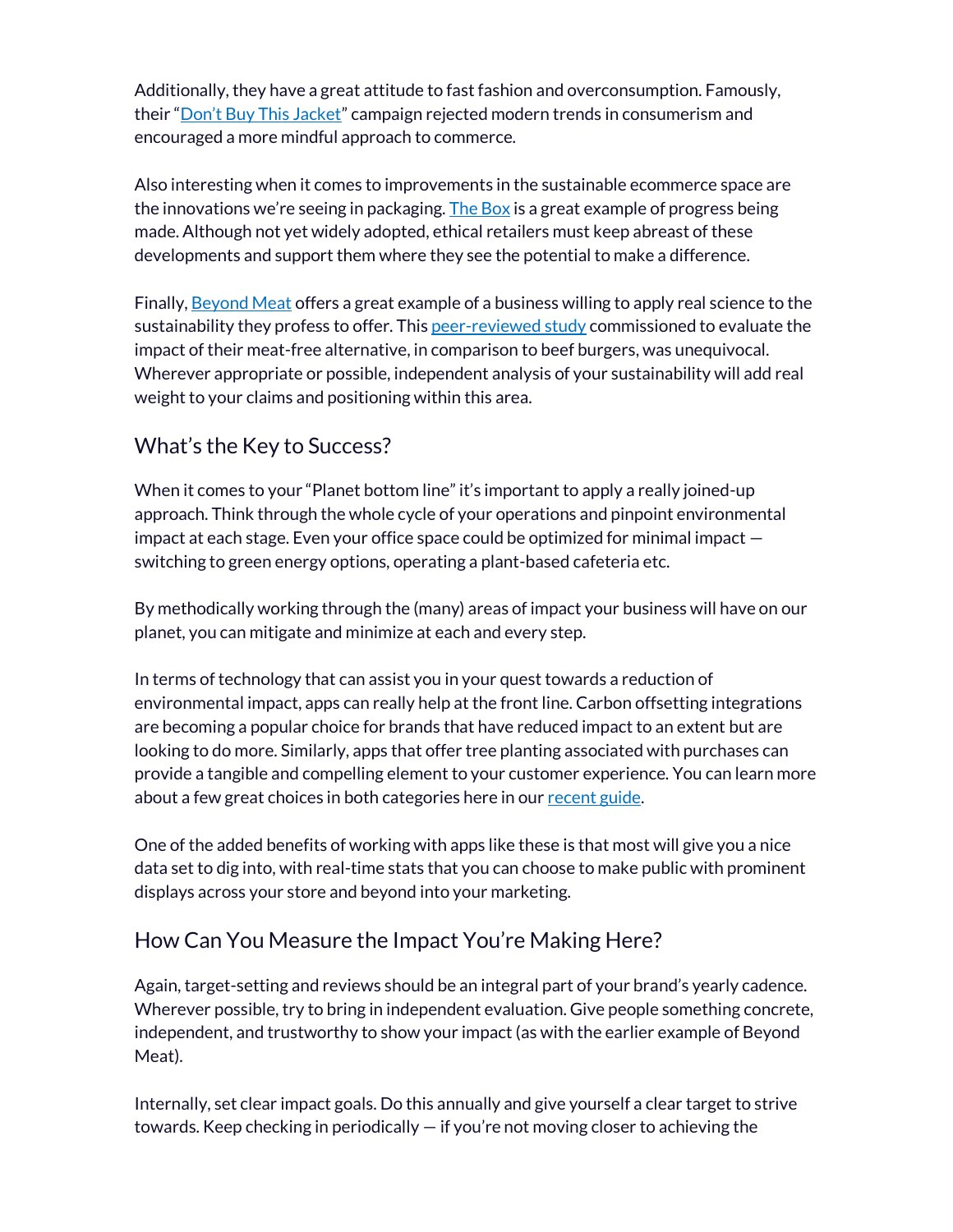sustainability goals you've set yourself, don't wait until a year has passed to acknowledge the fact that something needs to change. Aim to be fine-tuning as you go.

And remember, as with Patagonia, you are looking for incremental improvements rather than perfection. To be sure you're making progress, you need some [KPIs](https://kpi.org/KPI-Basics) to hold yourself accountable. Carbon neutrality is a great goal, but set a longer road map out too  $-$  can you do better? Can you be actively moving toward[s carbon negative status?](https://www.terrapass.com/carbon-negative-companies)

Clearly outline the parameters around sustainability you'll track within each area of your brand's operation. Here are some ideas:

- Product sourcing:  $CO<sub>2</sub>$  cost of production per item.
- Product packaging: Percentage of packing materials coming from recycled and recyclable sources.
- Office space: Daily  $CO<sub>2</sub>$  emissions from heating and cooling.

By getting down the finer detail, you'll see many more opportunities for making the kinds of small changes that add up to a significant impact.

To go more in-depth on potential measures, explore ho[w B Corps are evaluated w](https://bcorporation.eu/certification?_ga=2.50150497.633133326.1607597710-828980133.1607597710)hen they seek certified status, or ho[w brands become fair trade certified.](https://www.fairtradefederation.org/ftf-verified/)

# 3. Positive Impact on Your Own Profits

Impact-led brands want to make a real difference. But they also need to be sustainable in a business-related sense!

As we've already addressed, values-driven brands are measuring a triple bottom line. You may be deeply invested in people and the planet, but without profit, the impact you can make is going to be limited.

This section will look at the ways in which  $-$  happily  $-$  all three bottom lines interplay to support each other, and how you can see the benefit of your efforts to be a truly ethical business reflected in your monetary bottom line.

#### What Does Impact Here Look Like?

With the totally unprecedented impact of a global pandemic propelling ecommerce growth and rapid evolution, we're looking at a case of "the future, today" when it comes to online retail.

As customers were already starting to show more mindfulness in their purchasing choices and patterns, this too has been accelerated, catapulting consumer demand for brands that do good. To put it simply, there's never been a better time to make sure you're shouting about your efforts to help people and the planet.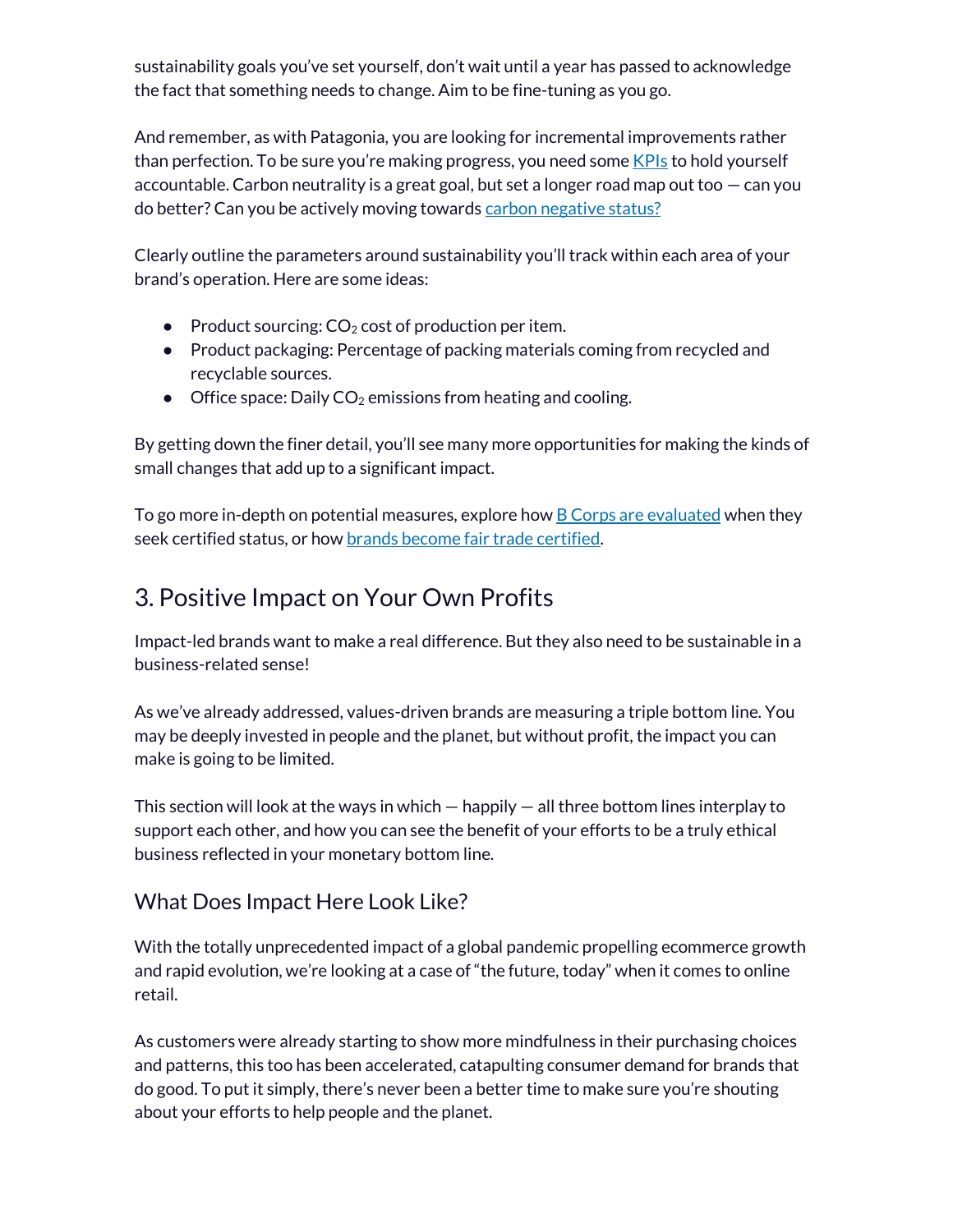Conscious consumers are more than ready to reward the brands they see true value alignment with. This is especially relevant for those brands courting "generation impact" i.e. Millennials and Gen  $Z$ , wh[o show these tendencies more strongly](https://www.wildelectric.co/articles/millennials-usher-in-conscious-consumerism) than any other demographic.

### Some of the Brands Making Waves

Apparel has probably had the biggest wake-up call when it comes to the shifting of consumer trends. [A move away from fast fashion h](https://inews.co.uk/opinion/comment/fast-fashion-coronavirus-sustainable-industry-primark-hm-444451)as dominated headlines for several years now — "pile it high, sell it cheap" clothing retailers are increasingly coming under fire for their sourcing practices. The repercussions for real transgressors, such as **Boohoo in the UK**, have been severe.

Retail giants like H&M are starting to go through the motions, signaling a willingness to change and move away from entirely traditional models of selling. Their [sustainability report](https://hmgroup.com/media/news/financial-reports/2020/4/3621956.html) highlighted the fact that they perceived a need to lead the charge when it came to better efforts from major fashion retailers. As more consumers shun fast fashion, there's a real need to be seen as an innovator in this area, to enjoy the continued support of younger generations.

As a result of this, sustainability is an integral part of  $H\&M's$  marketing strategy, most clearly expressed in the Conscious Collection. How authentic and effective are their efforts? That's debatable — but the fact that big brands see the value in promoting these credentials gives you all the proof you need. This stance sells.

### What's the Key to Success?

Ultimately, your social impact needs to be costed. It's important to make sure that you know the thresholds your company can give back at, and the way that value flows back to your brand as a result of doing so.

Get savvy with your data, both in terms of how you store and leverage it. The way that customers interact with the elements of your brand that represent your ambition for social impact (for example, through integrated donations) can give you some amazing insights into what's motivating your target audience. Don't miss the opportunity to squeeze some informed improvements from this hidden goldmine — don't leave your data languishing in silos!

There's also a need for ethical brands to get comfortable with the idea of wanting to make bigger profits! For many social entrepreneurs, this concept can feel a little jarring — surely we should all just be focused on the altruistic good our brand is doing for humanity and the planet? No. If you want to make a real difference, you need to be hungry and ambitious the bigger your brand, the greater the impact you can make.

It also makes sense to link up with other mission-driven businesses that can help you amplify your message and reach[. GoodCarts enables this effortlessly,](https://goodcarts.co/?utm_source=Triple%20Bottom%20Line%20Guide%20Lead%20Magnet&utm_medium=PDF&utm_campaign=2021%20Guide&utm_content=Section%203) by connecting like-minded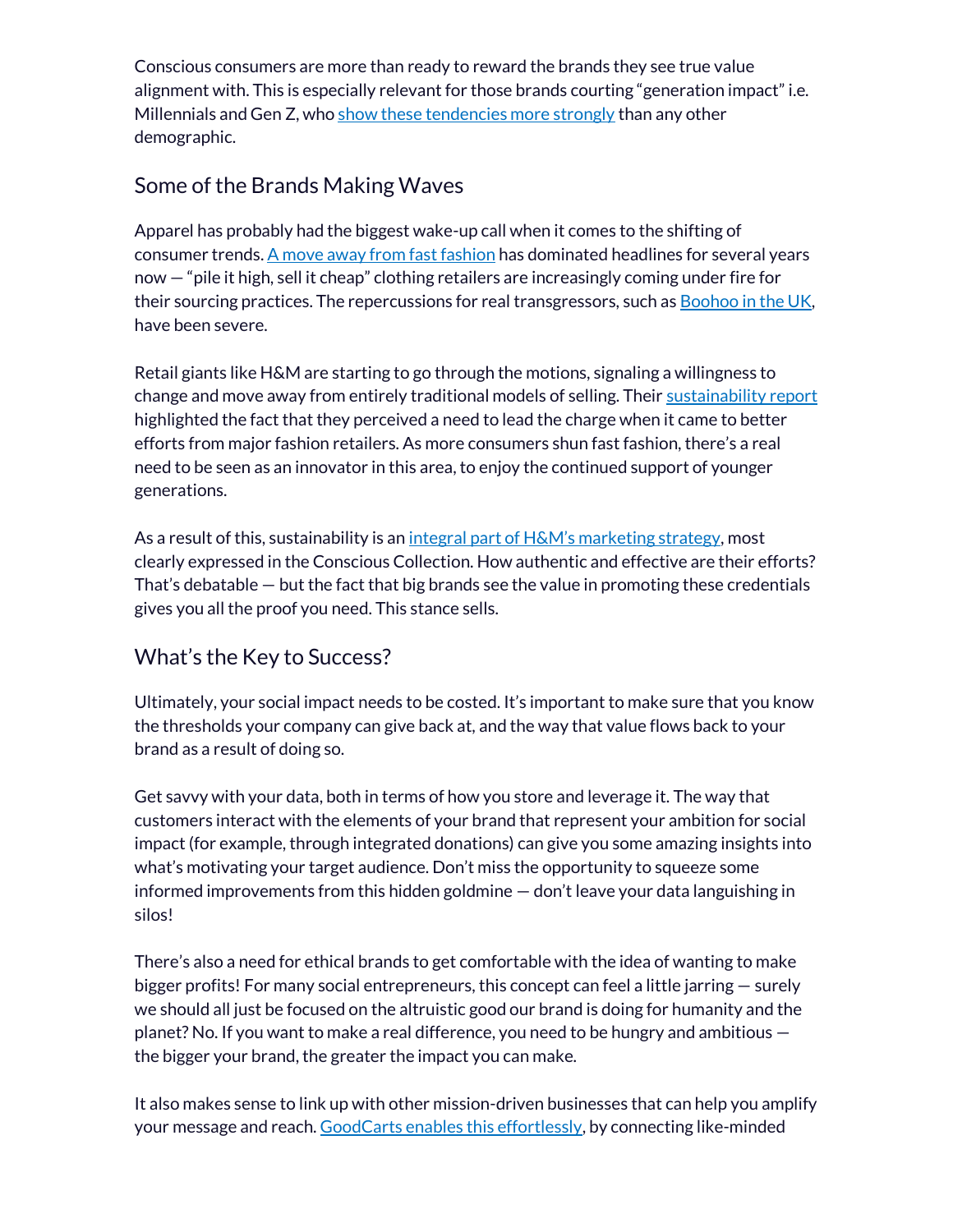brands for cross-promotion to other perfectly-targeted audiences. Don't miss this chance to grow sales, traffic, loyalty & social impact with ou[r entirely free Shopify app.](https://apps.shopify.com/goodcarts/?utm_source=Triple%20Bottom%20Line%20Guide%20Lead%20Magnet&utm_medium=PDF&utm_campaign=2021%20Guide&utm_content=Section%203)

### How Can You Measure the Impact You're Making Here?

Look carefully a[t tracking the impact of your cause marketing.](https://neilpatel.com/blog/9-ways-to-track-which-marketing-activity-drives-the-best-impact/) Google Analytics can help give yo[u insight into the effectiveness of your marketing efforts a](https://support.google.com/analytics/answer/6086209?hl=en)t each and every stage of the funnel, helping you see where your social impact is really helping your brand gain traction. Similarly, an option lik[e ClickMeter c](https://clickmeter.com/)an help you see the bigger picture with more clarity when it comes to your values-led promotional campaigns.

It's vital that you understand which messages resonate with your audience, so you can increase efforts in these areas. Look at the funnels you're creating — how does your cause and mission factor into these?

Ethical business practices are a real driver for improved ecommerce metrics. We repeatedly see a positive impact upon Average Order Value, loyalty and conversion rate as a result of brands leveraging a more altruistic approach to ecommerce. If you're looking for a differentiating factor within a crowded vertical, your corporate social responsibility could be exactly that point — [81% of Millennials say they would be more likely to support a brand](https://www.hrdive.com/news/study-81-of-millennials-want-companies-to-be-good-corporate-citizens/437220/) that acted as a good corporate citizen (with 62% of Millennials reporting they'd take a pay cut in order to work for a company that was socially responsible!).

# Putting it All Together: 5 Steps to Success for Your Brand

### 1. Adopt a Holistic Approach

- Deploy joined-up thinking when it comes to success on the triple bottom line.
- Take time to go through every touchpoint of your brand. Where are you making an impact and how you ensure it's a positive one, for people, the planet *and* profit?
- Aim for small improvements across the board a humble but determined attitude.
- See the bigger picture, look at the long term.

### 2. Clear Target Setting — Measurable Goals

- Set measurable desired outcomes for every aspect of your triple bottom line.
- Clear parameters are important. Work with agreed stats (and methods of data collection e.g. through staff surveys, anonymous feedback) to be able to measure which way the needle is moving in response to your efforts.
- Hold yourself accountable to these figures. Make them bulletproof (even independently verified) so that they can be shared and stand up to public scrutiny.